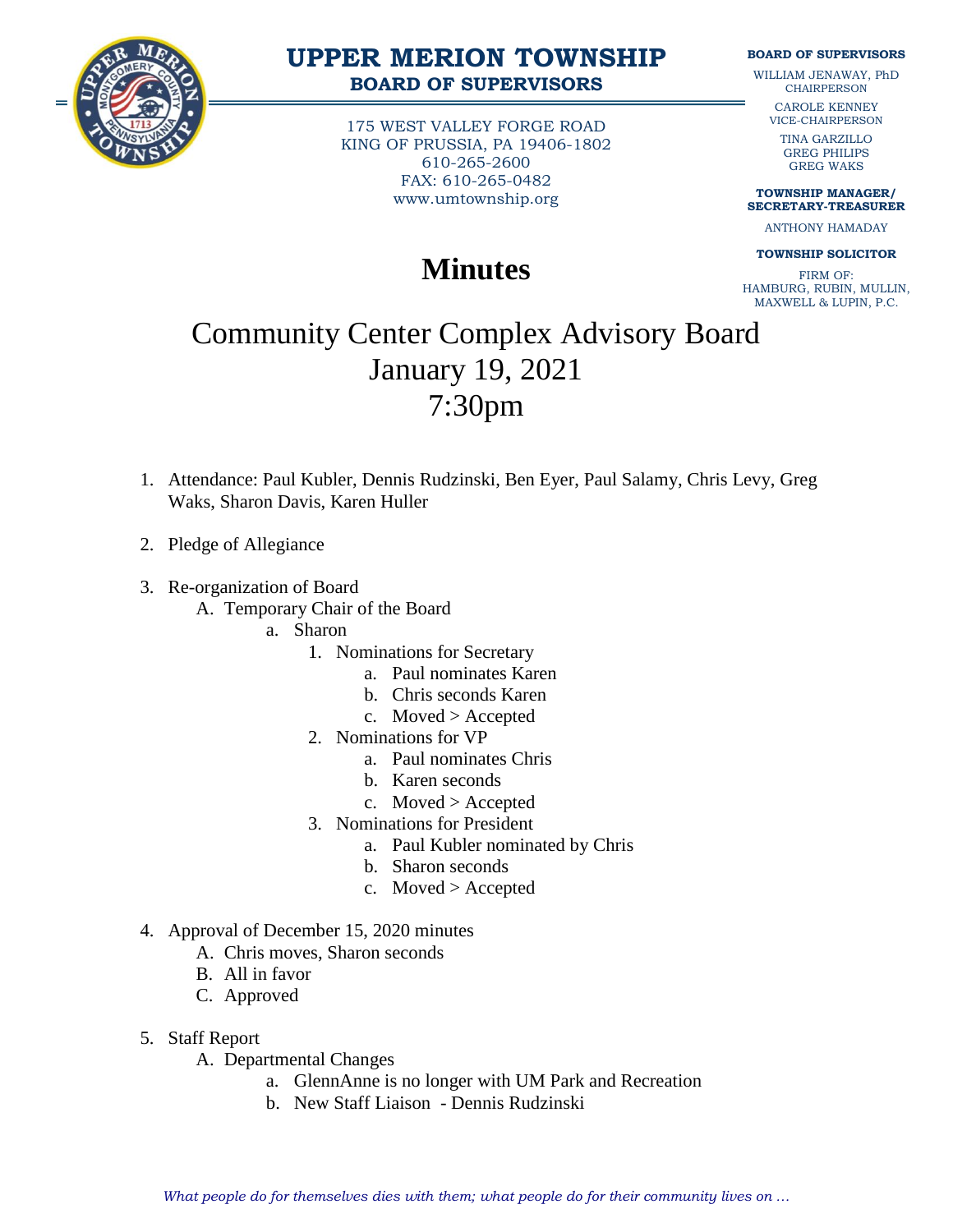- 1. With township for over 5 years
- 2. As Rec Superintendent, ran programming for the community center
- 3. Sports fan, still plays slow pitch softball
- 4. Bachelor in Rec Management from Temple
- 5. Certified Park and Rec Professional
- 6. Still transitioning with Dan
- B. Passholder update
	- a. Passholder cancellations 991 total since March
		- 1. 34.66% of all passholders
	- b. Passholder freezes 616 currently frozen
	- c. 1919 passholders currently, including the frozen accounts
	- d. 38 new memberships in January
		- 1. Maybe not new, could be old members re-joining
		- 2. They have at least not been signed up for at least a year
	- e. Could be a sign of things picking back up
- C. Reopening update
	- a. Dennis goes in the morning and works out
		- 1. Been busier, but not as much as normal
		- 2. Could be 10-15 in the center at the same time in the morning
	- b. Karen drove by around 4 PM and there were a good number of cars in the parking lot
	- c. Paul has been going daily and he notices an increase
		- 1. People using weights and machines
		- 2. Pickleball courts fuller
		- 3. High schoolers shooting basketball
		- 4. The noise is happy noise
		- 5. Wife took a course that was offered to learn how to play Pickleball
			- a. Had 8 people
			- b. For members and non members
			- c. 2 people were inquiring about being a member
			- d. Perhaps more tutorials like that would encourage people to become passholders
			- e. Karen wants to know how wife learned about it
				- i. Would have been advertised via e-mail and in the activity guide
				- ii. Paul thought he saw it on Facebook
				- iii. The instructor could have told Paul personally
				- iv. Karen doesn't seem to get any P&R facebook posts on her home feed
					- 1. Paul suggests Greg write some posts for us
					- 2. Greg has promoted the center on his page before
						- a. Hesitant to promote too much going on at the center
						- b. Still being careful about encouraging it due to COVID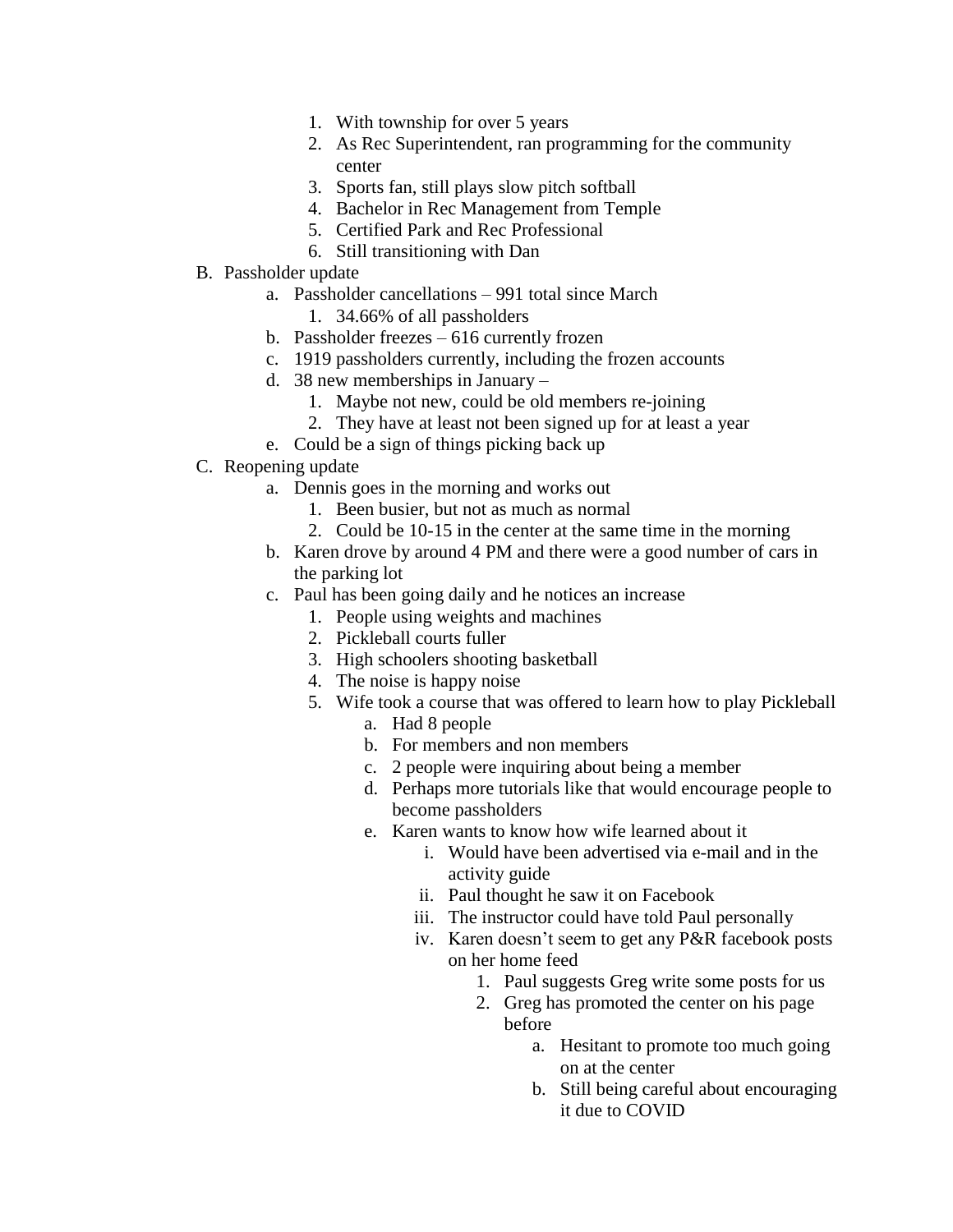- c. Will be happy to plug pre/post-COVID
- d. Did blast out the activity guide in his e-mail
- e. Will do so in the future
- 3. The course is being taught in-person
	- a. Probably tougher to do a digital demo
	- b. Some good YouTube videos to explain the basics
	- c. Maybe Dennis can share that to promote the class
	- d. First class did sell out
- d. Daily average usage
	- 1. 93.6 people per weekday
	- 2. 68.5 during the weekend
	- 3. 109 yesterday
	- 4. About 300 average pre-COVID
- D. Pool feasibility study
	- a. Presented at BOS business meeting 1/14 at 7:30 pm
	- b. MKSD Architects did their presentation
		- 1. Dennis, Paul, and Heather attended
		- 2. There is a video on the township website
		- 3. Greg was concerned that there would be non-economic negative response
			- a. Board was pleased overall
			- b. We obviously don't have \$10.3M and there are competing long-term projects
				- i. Heuser Park
				- ii. Land acquisition
			- c. Shade area vs. non-shade area was a concern
			- d. Comments were substantive
				- i. Board members liked the lazy river
				- ii. It would appeal to more than kids
		- 4. Very aspirational
			- a. Like a 5-year plan, pending economic recovery
			- b. The community center was aspirational at one time
				- i. The right things lined up at the right time
				- ii. Could happen again
			- c. If we had the money to invest, the plans presented seem to fit the township recreation needs of the future
		- 5. If we had less money, we can make cuts from there
			- a. We can do this in phases, but continuous construction is disruptive
- E. Free Passholder Program
	- a. Chris and Sharon re-presented the program
	- b. Answered questions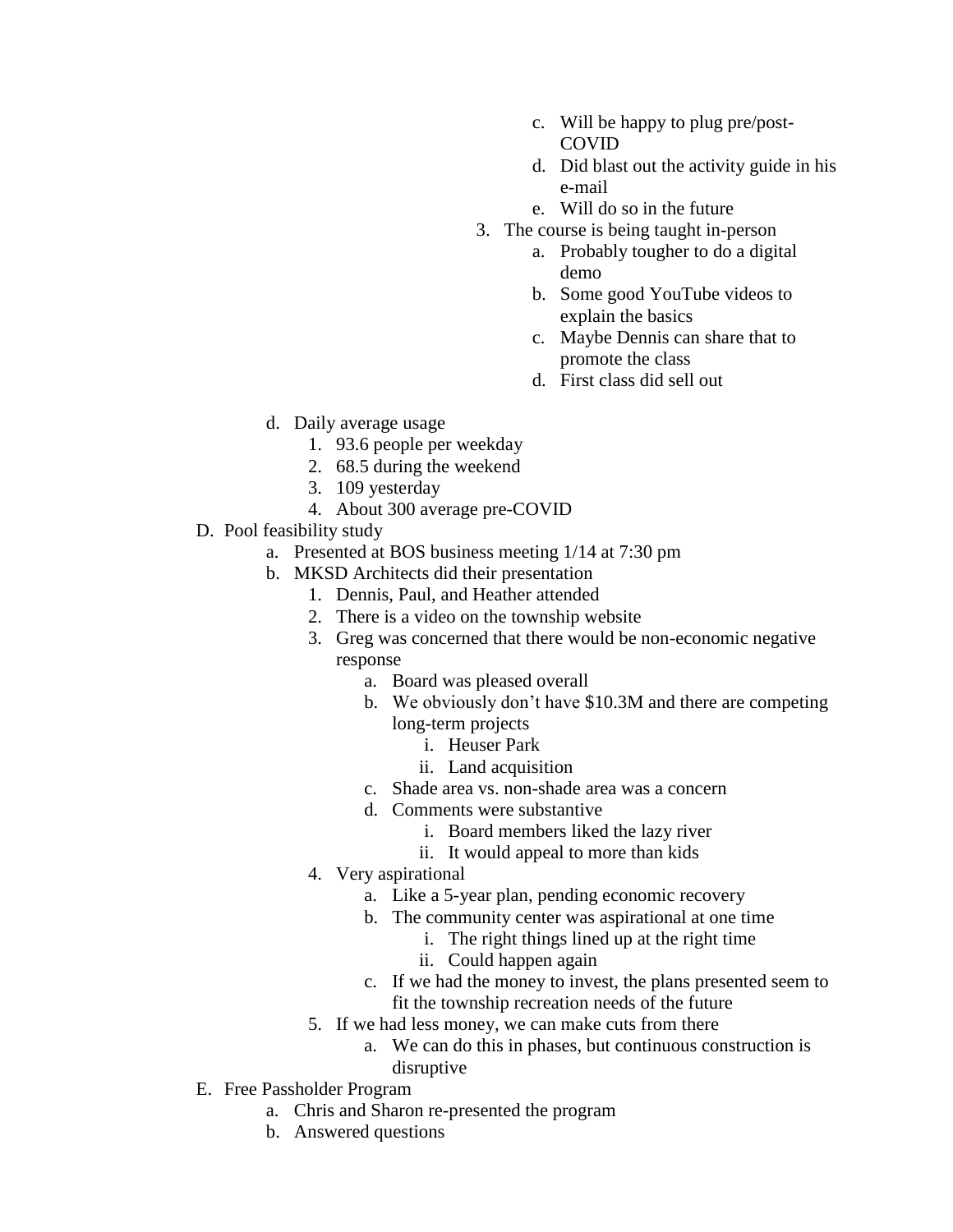- c. Discussed confidentiality
	- 1. Sharon assured only Dennis and the board members who interviewed people would know who applied
	- 2. Board was appeased
- d. BOS Unanimously approved the program
- e. Sharon talked to Dennis about putting up the online application
- f. Sharon sent the drafts for posters
	- 1. We can all help put them up around town
	- 2. Once we put them up, we wait
- g. Chris noticed that they asked the same questions, had the same concerns, and perhaps they just wanted to be heard
	- 1. There had been concerns in the past with UMT Foundation gifts that no one took advantage of it
	- 2. No money needed for this program
	- 3. Not unusual for the board to take its time to make decisions
- h. Dennis will tell us when the fillable PDF form is up
	- 1. We can start getting word out
	- 2. Will it be before the next meeting?
		- a. Yes the next week or so
- 6. Board of Supervisors Liaison Report [Related matters under other headings]
- 7. Park and Recreation Advisory Board Liaison Report
	- A. New liaison Paul Salamy
		- a. He uses the center and pool avidly
		- b. Didn't want to be Secretary of P&R
		- c. Traded with Deena
	- B. Catalyst is dead
		- a. Greg has nothing to add
		- b. Interesting lesson learned
			- 1. Can't assume that people will be okay with change
			- 2. Need to be careful with any P&R projects to think about neighbors
			- 3. Get the word out
			- 4. Better communication
				- a. It was done, but perhaps not at the right time
				- b. Is recommending to the township that any projects that affect families within so many yards contact said residents
	- C. Crow Creek
		- a. Hard to ignore the machinery
		- b. Repeated theme someone's back yard is impacted
			- 1. Neighbors were not pleased with lack of communication and notice
			- 2. The project has been planned for years and there were meetings with residents
			- 3. Greg has put out e-mails
			- 4. As an advisory board, will do better to hit those folks who will be mostly affected by it
			- 5. First question will be are there any neighbors we need to contact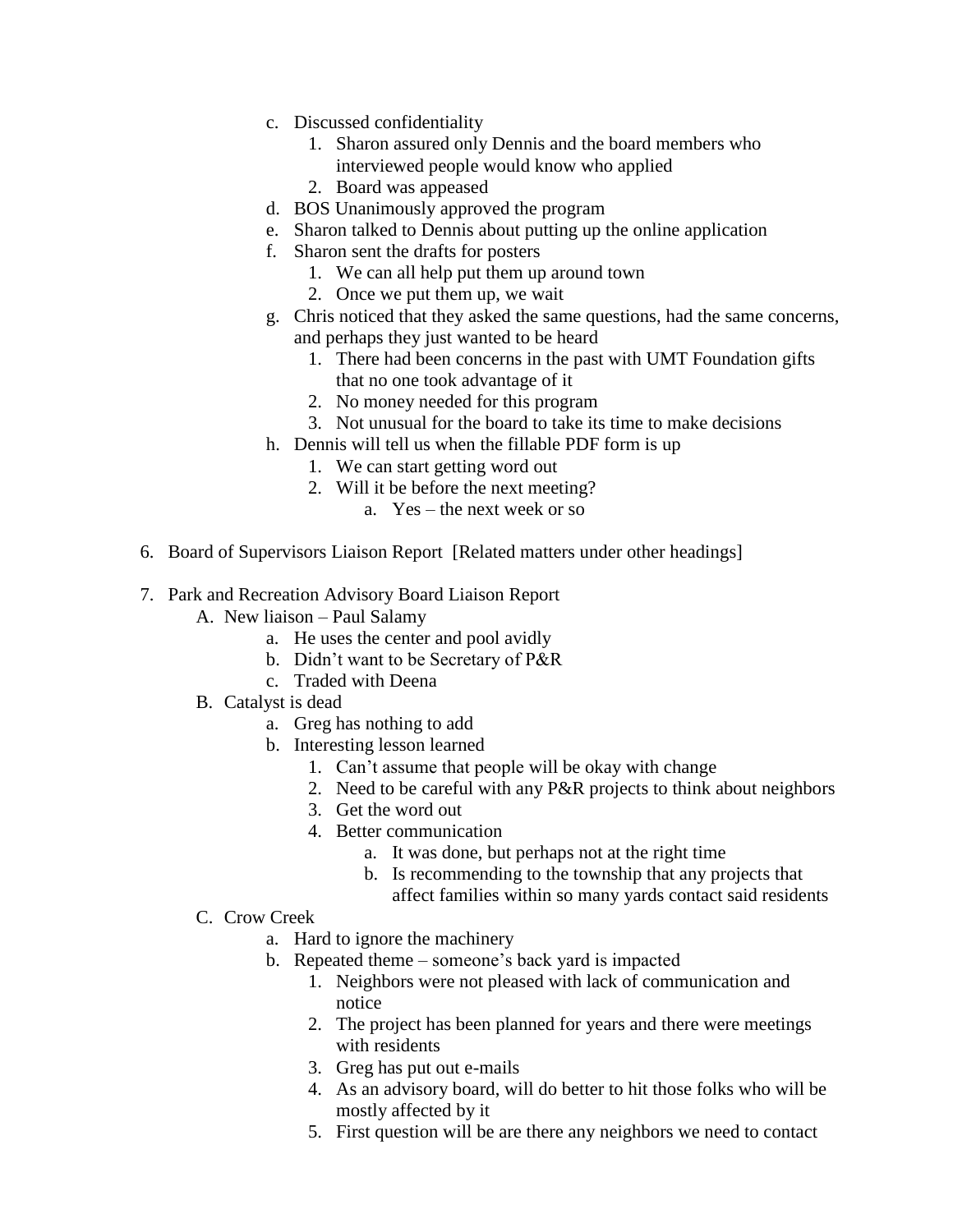- 6. Greg did visit with neighbors on two occasions.
- 7. Township has put out a lot of information and held many meetings
- 8. P&R sent letters to property owners adjacent to the trail a. Some responded
- 9. A greater effort is needed, clearly
- 10. Neighbors he talked to wanted more knowledge
- 11. Concerned about trees being removed
- 12. Overall were supportive
- 13. One thought it would devalue property
	- a. Hope that they are reassured once it is done
- 14. Another resident used the phrase "have to break a few eggs to make an omelet"
- 15. There will always be people who will not like what we do
	- a. Opposition doesn't always stop projects
	- b. Community center had/has opposition, proven to be a valuable asset
	- c. Paul S If it takes a few more trees planted and we have it, there can often be a way to demonstrate they were heard
- 16. 10 out of 33-35K residents, not a bad ratio
	- a. May not change plans, but will have had input and perhaps buy in
- 17. Seeing a plan is different than seeing a construction zone
- c. Hoping there will be more understanding
- d. Greg has been walking it, will walk another part of it
	- 1. Encourages people to walk it
		- a. Paul recommends parking at Screwballs
			- i. Sweetbriar portion of trail
			- ii. Can also go from there to VF connecting trail
			- iii. Paul showed trail map, is available online
		- b. Will the school be done by July?
			- i. Not certain
			- ii. The school is responsible for paving their portion of the trail
- e. There was massive opposition to the VF trail
	- 1. It took a few years for the Glenn Rose Civic Association were in favor
	- 2. The greatest number of users are now those residents
	- 3. People imagine that their neighborhoods will be encroached upon by increased traffic and out-of-towners
	- 4. Proves to not be true
- f. Paul Residents have great ideas, and he wondered why they weren't at the earlier meetings
- g. End of July is expected completion date
	- 1. Totally under township control
	- 2. No vendors that might hold back
	- 3. The bridges will not be paved during cold weather
		- a. Once they start, it goes very quickly